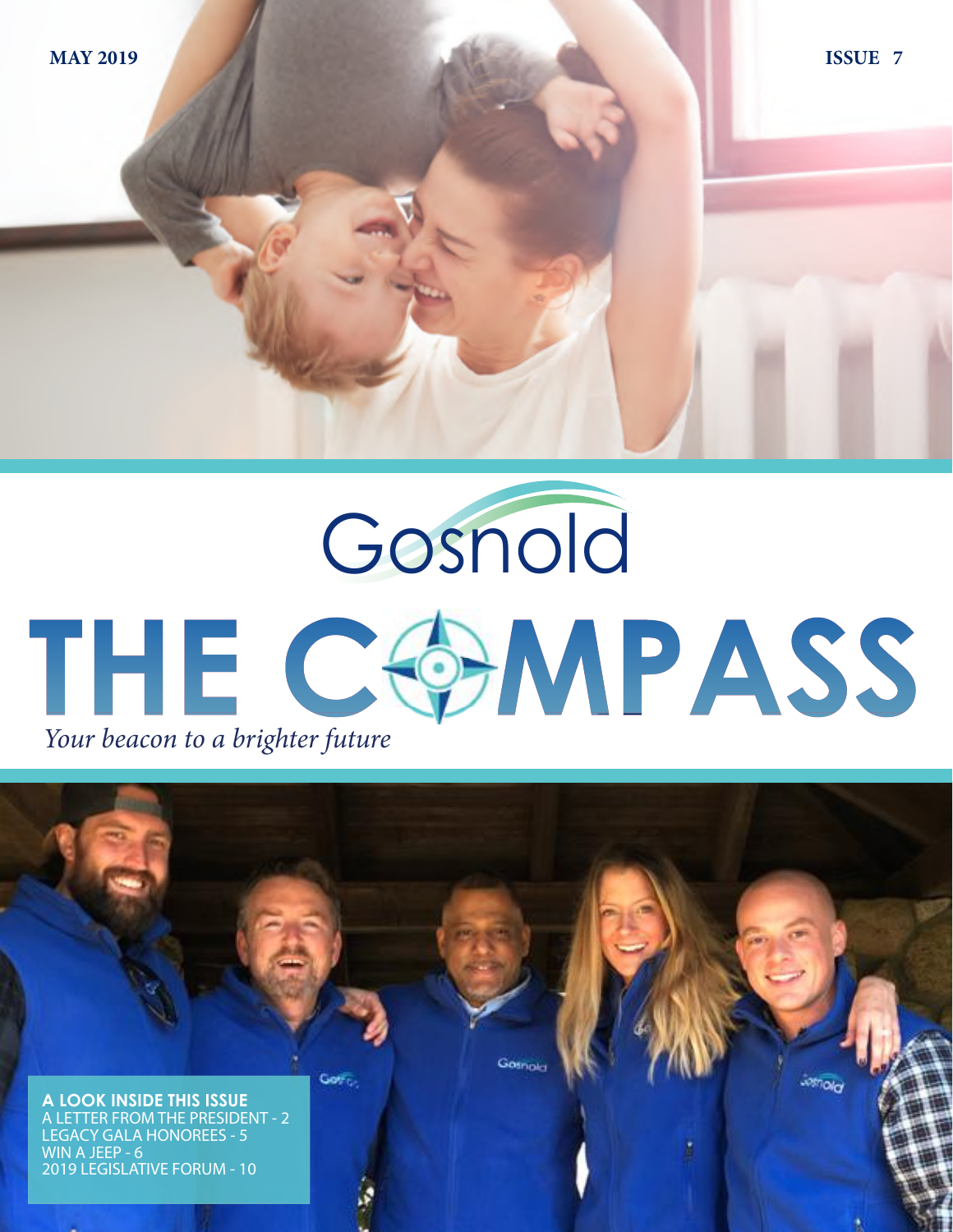### **A LETTER FROM THE PRESIDENT**

Dear Friends of Gosnold,

As we near the end of Fiscal Year 2019 on June 30th it is time for reflection. I am grateful for all the ways Gosnold continues to change and grow.

Gosnold accomplished great things during Fiscal Year 2019. On behalf of Gosnold's Board of Directors and Leadership Team, we extend our appreciation to the more than 450 employees who fuel the Gosnold organization with passion, creativity, expertise, and commitment. When patients, families, and other stakeholders speak of Gosnold, I am proud that their acknowledgements often center on our high-quality staff.



Each day, Gosnold staff help our patients find or restore good health and well-being, build lasting connections to positive social supports, and rejoin home and community life as much better versions of themselves.

Thank you, then, to our staff who helped Gosnold to achieve and be recognized for the following:

- Expanded school-based behavioral health services to 57 schools across Southeastern Massachusetts and Cape Cod;
- Increased our agency's presence where people need us most:
	- As a premiere provider of Partial Hospitalization Program services at two locations in Centerville and Stoughton, specializing in the treatment of co-occurring mental health and substance use disorders;
	- In the community after opioid overdose as part of our Opioid Outreach Program conducted in conjunction with 29 Police Departments;
	- As Recovery Navigators in Emergency Departments and other facilities, such Cape Cod Hospital, Falmouth Hospital, Beth Israel Deaconess Plymouth, South Shore Hospital, and Spaulding Rehabilitation Hospital;
	- As integrated behavioral health practitioners at Nantucket Cottage Hospital;
	- Within schools and community groups as part of Gosnold's Outreach and Prevention Departments, helping to prevent the onset of substance use among youth through educational lectures and assemblies, parent support groups, and other school-and- community-based initiatives;
- Strengthened our Recovery Coaching Program to help adults in early recovery through newly-funded coaching initiatives, including a grant furnished by Blue Cross and Blue Shield of Massachusetts;
- Served as bold and constructive champions for recovery, who openly educate and re-educate the public with the goal to eliminate stigma associated with addiction and mental health treatment. In FY 2019 we raised awareness and resources for Gosnold through the following: 20th Annual Golf Tournament; Governor Baker's Breakfast Forum on the State of the Opioid Crisis; Gosnold's 2nd Annual Legacy Gala featuring Elizabeth Vargas; Falmouth Road Race; Freezin' for a Reason Polar Plunge; Playing Above the Influence; 2019 Legislative Forum; specialized media, and so much more.

It's been a busy year and we aim to finish strong. As we prepare for FY 2020 with a major expansion initiative in the working, we hope that our patients, families, friends, and supporters will remember Gosnold among the very top of your giving priorities.

We are grateful for your continued support for our vital mission.

President & Chief Executive Officer Gosnold, Inc.

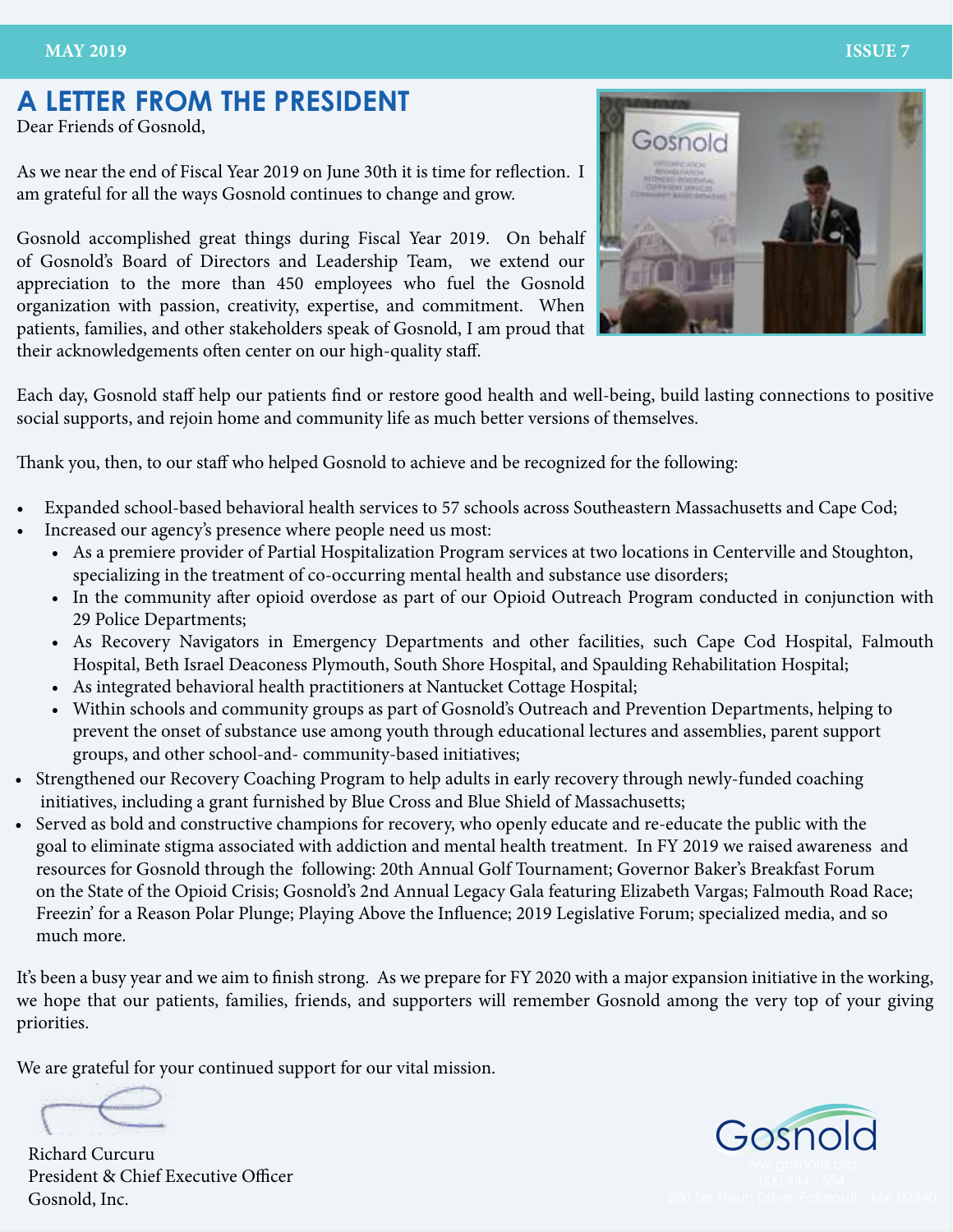### **THE STORY BEHIND THIS ISSUE'S COVER**

Privileged to witness the miracles of recovery every day, many Gosnold staff who are active in recovery are living proof that treatment works. Our 2019 May cover features some of Gosnold's best!

Thanks largely in part to the generosity of our community partners, donors, and friends, Gosnold offers a broad range of recovery services, such as Emergency Room Navigation, Opioid Outreach Intervention, Parent and Family Support, Alumni programming, and Prevention. Through charitable contributions from friends like you, Gosnold hopes to expand on these services and more in FY 2020. These community-based supports



help people get and stay well, and are of great value to patients, families, staff, and members of the communities we serve.

BECAUSE OF YOU, Rick's children have their father back. BECAUSE OF YOU, Amanda, Cole and Dylan's parents have their children back. BECAUSE OF YOU, Lenny uses his story to lead interventions with others. BECAUSE OF YOU, Gosnold is fortunate to employ a talented group of individuals with lived-experience, who fulfill our Mission every day in promoting lasting recovery.

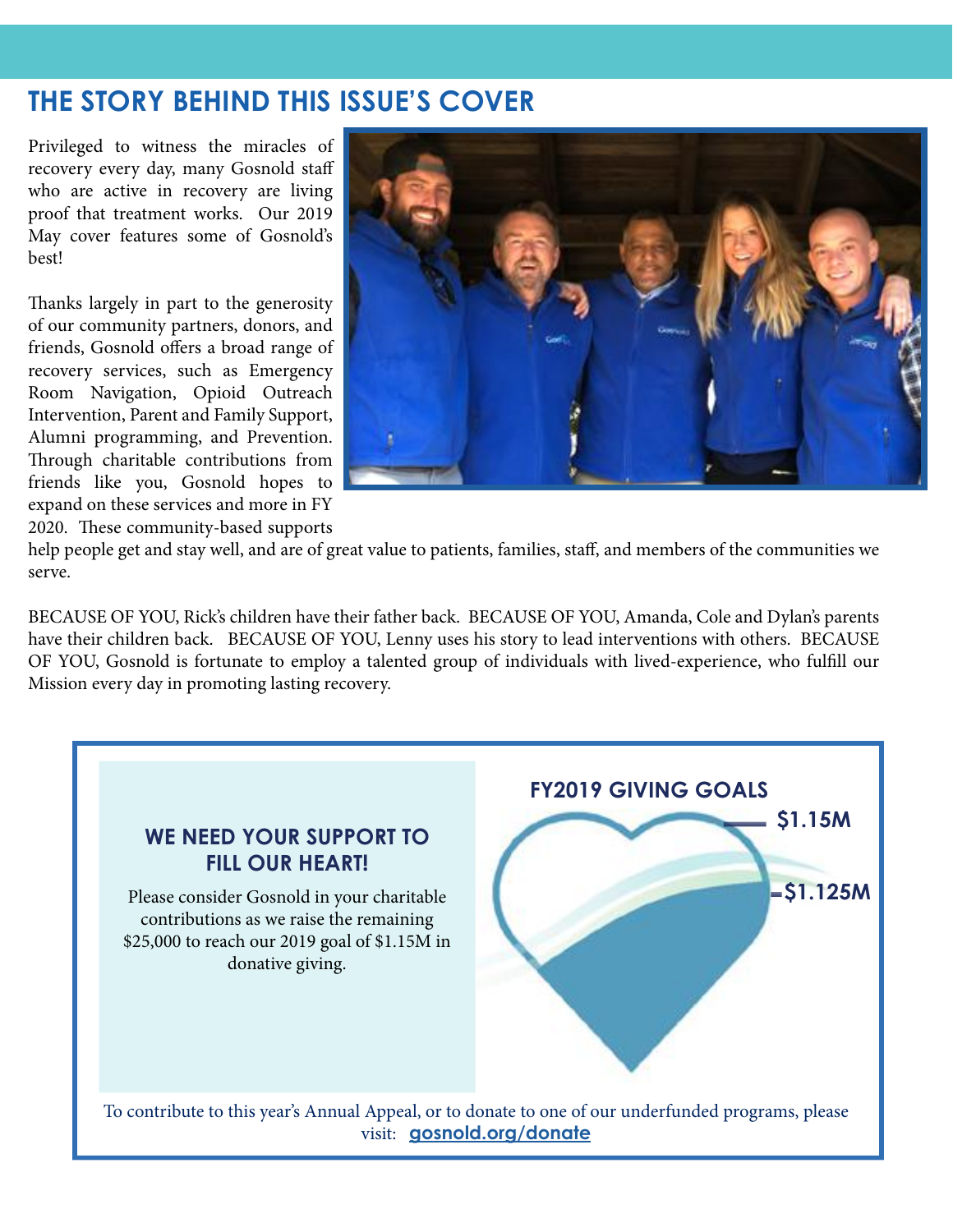

**Connecting Communities for Change** 



# **Saturday, August 24, 2019 6:00 PM** Oyster Harbors Club 170 Grand Island Drive Osterville, MA **SAVE THE DATE**

**For information regarding Sponsorship Opportunities, please visit: [gosnoldgala.com](http://gosnoldgala.com)**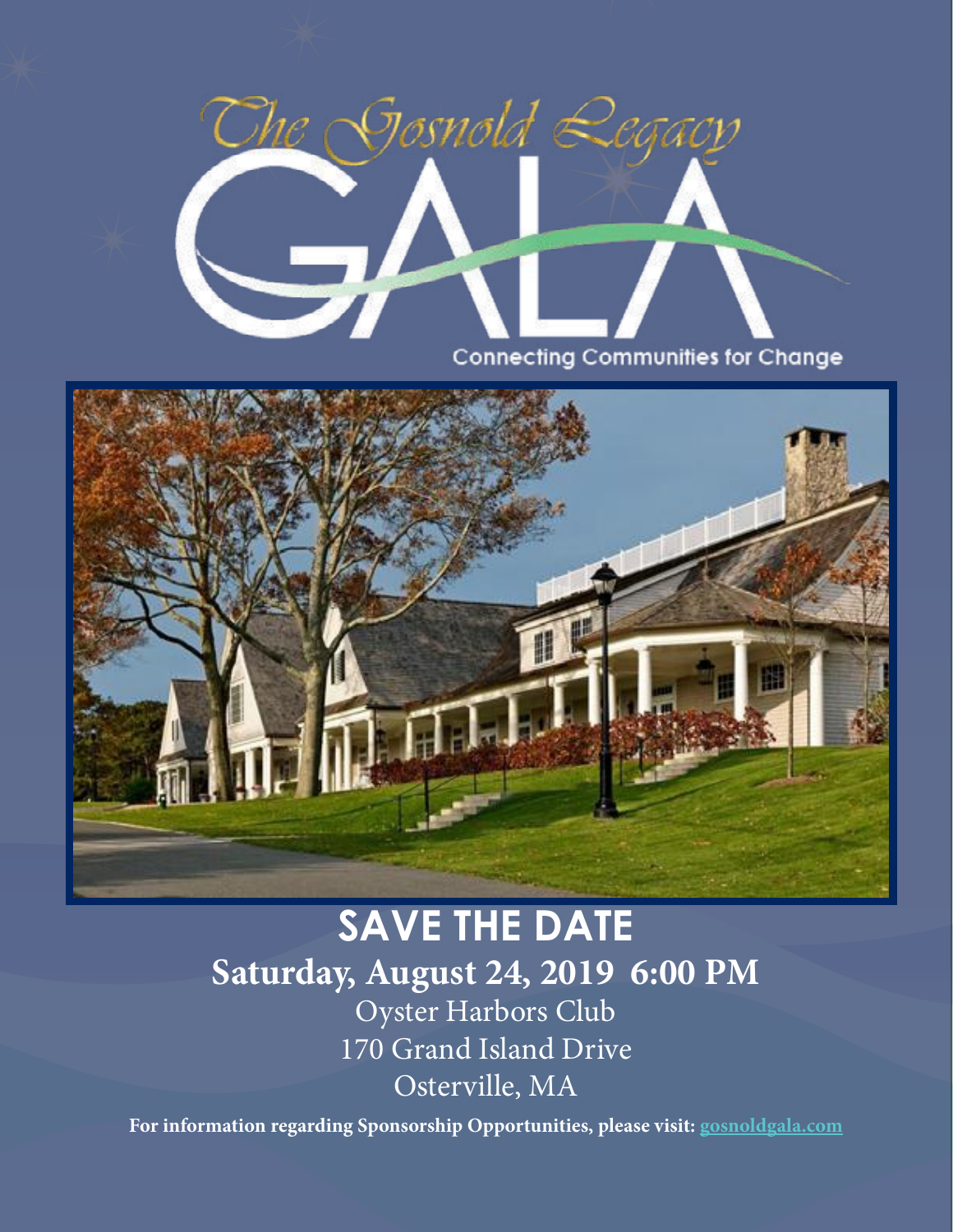

## **2019 LEGACY AWARD VICKER V. DIGRAVIO**

President & Chief Executive Officer *Massachusetts Association for Behavioral Healthcare*

The Gosnold Legacy Award acknowledges the extraordinary contribution of an individual who has created indelible impact within the field of behavioral health.

Famold *Requiry* 

Gosnold is proud to recognize Vic DiGravio as Gosnold, Inc.'s 2019 Legacy Award honoree. Gosnold gratefully acknowledges Vic's statewide and national contributions to the community behavioral healthcare sector. With a unique constellation of personal qualities, including

diplomacy, intention, deliberation, and drive to get things done, Vic is well-regarded as a "leader among leaders."

Approaching the end of his 12th year as ABH's President and CEO, Vic has successfully mobilized powerful stakeholders from state government, legislature, behavioral health sector, and coalition groups to advance legislation, policy, regulation, and financial resources to support high-quality, accessible, behavioral health services for those in greatest need. As Board Member for the National Council for Behavioral Healthcare, Vic's expertise in public policy also garners national acclaim.

With strong commitment to consensus-building, accountability, and outcomes, Vic brings people and systems together in order to effectuate change for those in need. His accomplishments continue to make a difference for youth, adults, families, communities, and service providers.

We acknowledge and celebrate Vic's exceptional contribution to the community behavioral health sector. On behalf of Gosnold, Inc., Board of Directors, we are delighted to recognize your efforts as the 2019 Gosnold Legacy Award honoree.



## **2019 COMMUNITY LEADERSHIP AWARD SHERIFF JAMES M. CUMMINGS**

Barnstable County Sheriff *Commonwealth of Massachusetts*

The Gosnold Community Leadership Award celebrates the extraordinary contribution of an individual who gives back to the community in ways that advance positive opportunities for individuals with substance use and co-occurring mental health conditions. Congratulations to Sheriff James M. Cummings, Gosnold's 2019 Honoree.

Sheriff Cummings' commitment to country, law enforcement, and the citizens of the Cape and Islands community reflect his lifelong focus on the protection of citizens and promotion of public safety.

In addition to former service as a member of the United States Navy, Sheriff Cummings served 20 years with the State Police Detective Unit (CPAC) attached to the Cape & Islands District Attorney's Office, and another 20 years as Sheriff of Barnstable County. These roles profoundly shaped Jim's understanding of how substance use disorders impact individuals from all walks of life.

In particular, Gosnold Inc. recognizes Sheriff Cummings' diligent efforts related to post-incarceration community reintegration. Jim's pioneering implementation of the Residential Substance Abuse Treatment Program (RSAT/Shock) has earned the Barnstable County Correctional Facility (BCCF) the designation of a rehabilitation facility.

Drawing national attention for this innovation, the United States Department of Justice has named the BCCF one of six national mentoring sites. Jim understands the need for treatment during both incarceration and reintegration cycles. With a focus on reducing the rate of recidivism, decreasing the stigma of addiction, and preparing inmates for societal reintroduction, Sheriff Cummings is a leader in the realm of community-oriented law enforcement. Jim's numerous accomplishments continue to make a difference for Cape and Islands' youth, adults, families, and law enforcement.

We celebrate Sheriff Cumming's sustained contribution to the Cape Cod community, in both the criminal justice system and the community as a whole. On behalf of Gosnold, Inc., Board of Directors, we are delighted to recognize Sheriff Jim Cummings' efforts as the 2019 Gosnold Community Leadership Award honoree.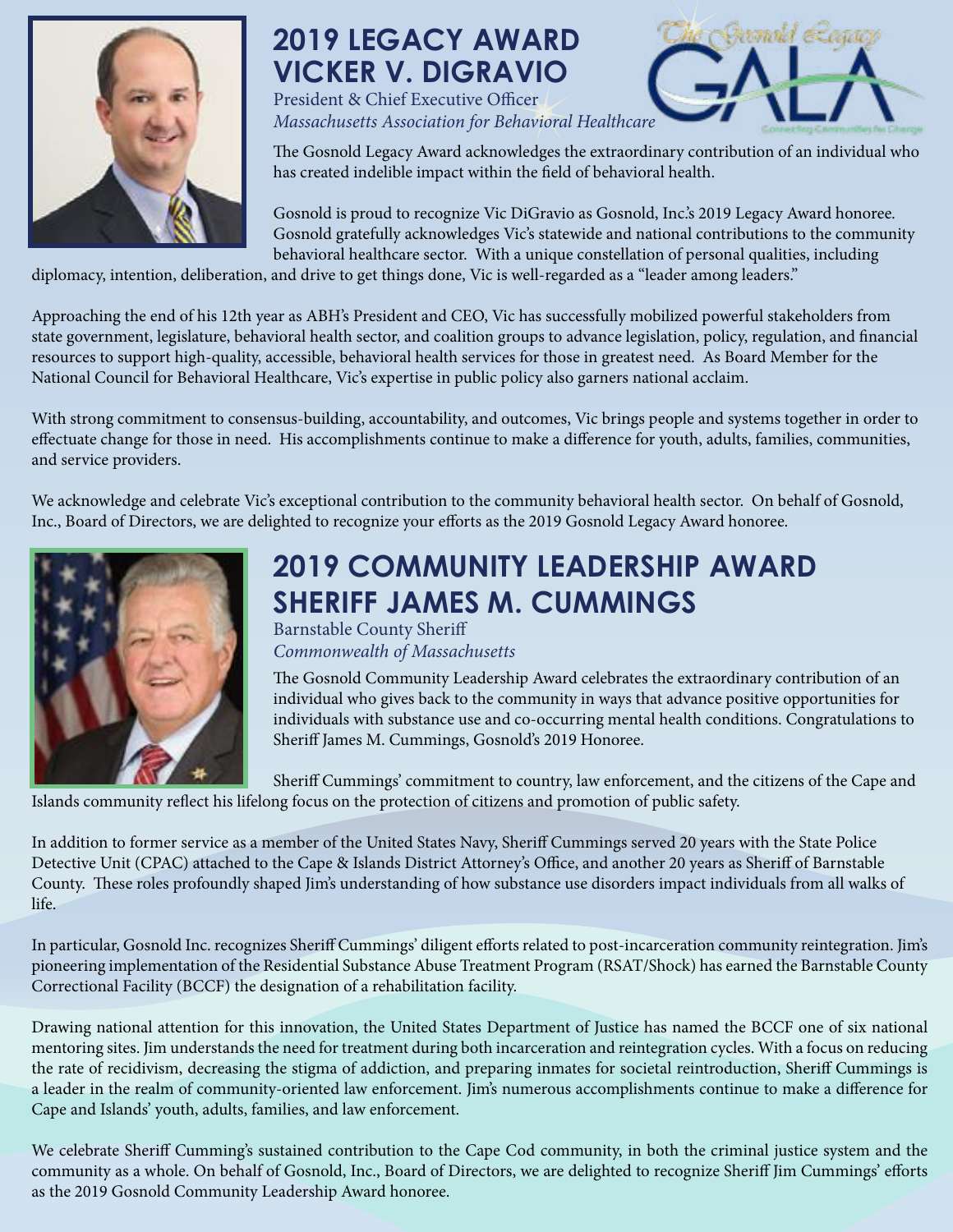



Ed Kardon, Owner of 24 Auto Group, with Chris Herren and Al Vieira, General Manager, 24 Auto at the 2018 Gala.

Members of 24 Auto Group Gather in the Pavilion at the John F. Kennedy Presidential Library & Museum.

### **GOSNOLD RECOGNIZES 24 AUTO GROUP AS THE 2019 PINNACLE SPONSOR**

Gosnold is pleased to once again announce that the 24 Auto Group will support the organization's 2019 Legacy Gala at the highest "Pinnacle" sponsorship level. When we approached owner Ed Kardon in 2018 with an idea to bring nonprofit and business sectors together in order to draw attention and resources toward addiction treatment, we never imagined the extent to which the 24 Auto Group would step forward not once…but twice…as the premiere sponsor of the Gosnold Legacy Gala.

Last year, Gosnold's Director of Outreach, Kevin Rosario, created an introduction to Ed and key members of the 24 Auto Group Team, including Al Vieira, Executive General Manager, and Hank Tuohy, Community & Customer Relations Director, as we ramped up for the 2018 Gosnold Legacy Gala at the John F. Kennedy Presidential Library and Museum. While we were prepared to do our best to convince the 24 Auto Group Team of our desire to increase awareness among business communities of the need for the treatment of substance misuse, we were not prepared for the overwhelming generosity of spirit and support from 24 Auto Group towards Gosnold, our mission, and the patients and families we serve.

There exists a strong correlation between careers with high stress and substance misuse. Other factors that place adults in certain careers at higher risk are accessibility to substances, as well as workplace culture practices including the, "after

work cocktail" or other seemingly harmless routine practices involving<br>substance use. Our partnership with 24 Auto Group helps to raise Our partnership with 24 Auto Group helps to raise awareness for treatment and to destigmatize any call or need for assistance.

Our families, friends, and communities face increased stress with busy lifestyles full of competing work, education, and family demands. Alcohol and other substances, such as marijuana and prescription medication, are among the most frequently misused. Over time, misuse can grow into a more serious problem. But, treatment can make an immediate and positive improvement.

We are honored, to once again join with 24 Auto Group through their Gala sponsorship, to bring positive messages related to treatment and support for the treatment of substance use and underlying mental health challenges. This year, 24 Auto Group has donated a 2019 JEEP Wrangler 4x4 to be raffled off at the 2019 Gosnold Legacy Gala on August 24, 2019 at Oyster Harbors Club, Osterville. What better way to exemplify the 2019 Gala theme, Connecting Communities for Change.

Thank you, Ed Kardon and your team at 24 Auto Group for your sustained support for our work at Gosnold. Each year Gosnold serves more than 10,000 souls. Your support makes this possible.

For more information on the 2019 Gosnold Legacy Gala and the JEEP raffle, please visit [www.gosnoldgala.com](http://www.gosnoldgala.com)



Beth Folcarelli, Chief Operating Officer, Gosnold, Inc. with Hank Tuohy, Community & Customer Relations Director, 24 Auto, and Richard Curcuru, President and Chief Executive Officer, Gosnold, Inc. at the 2018 Board Appreciation Luncheon at New Seabury.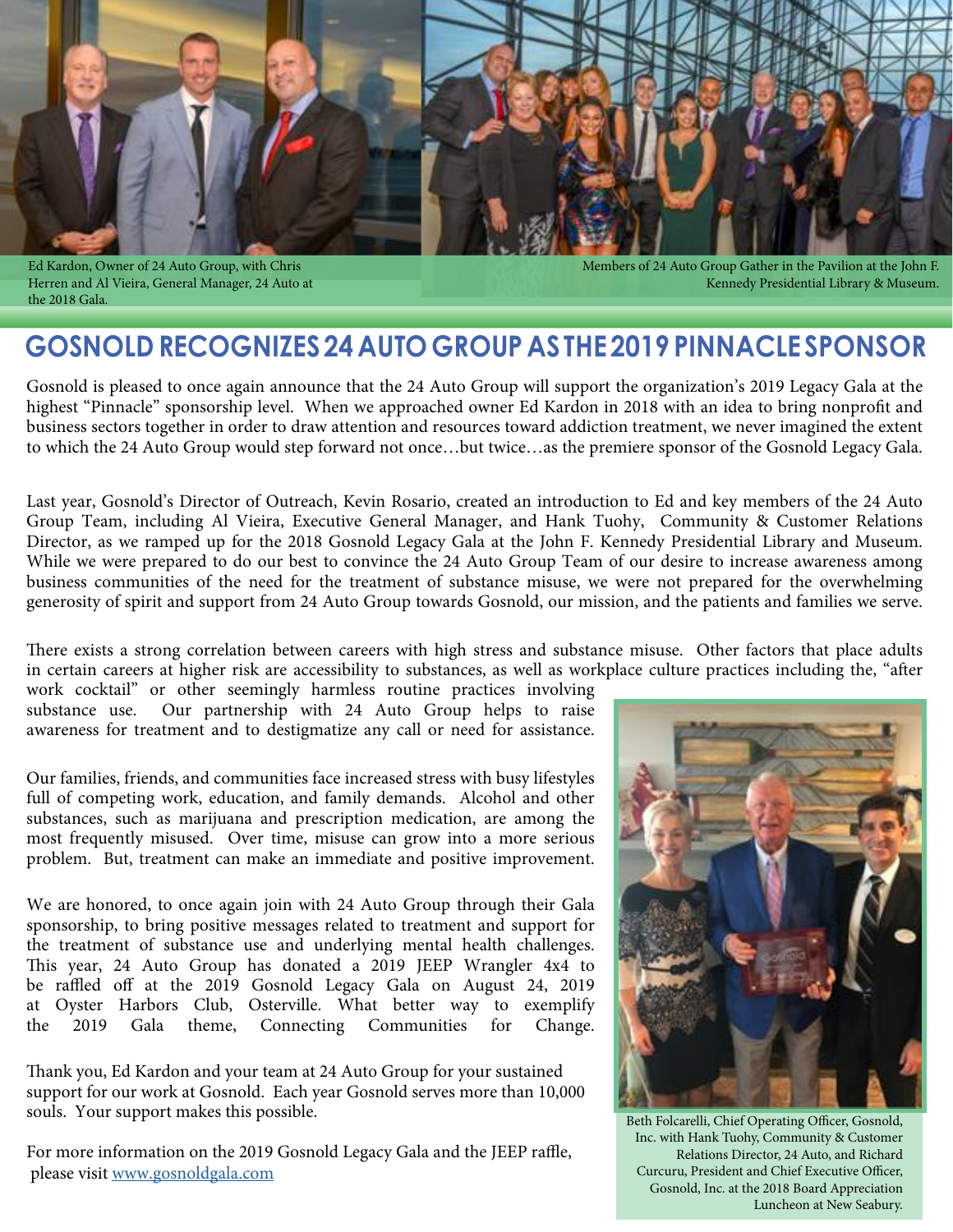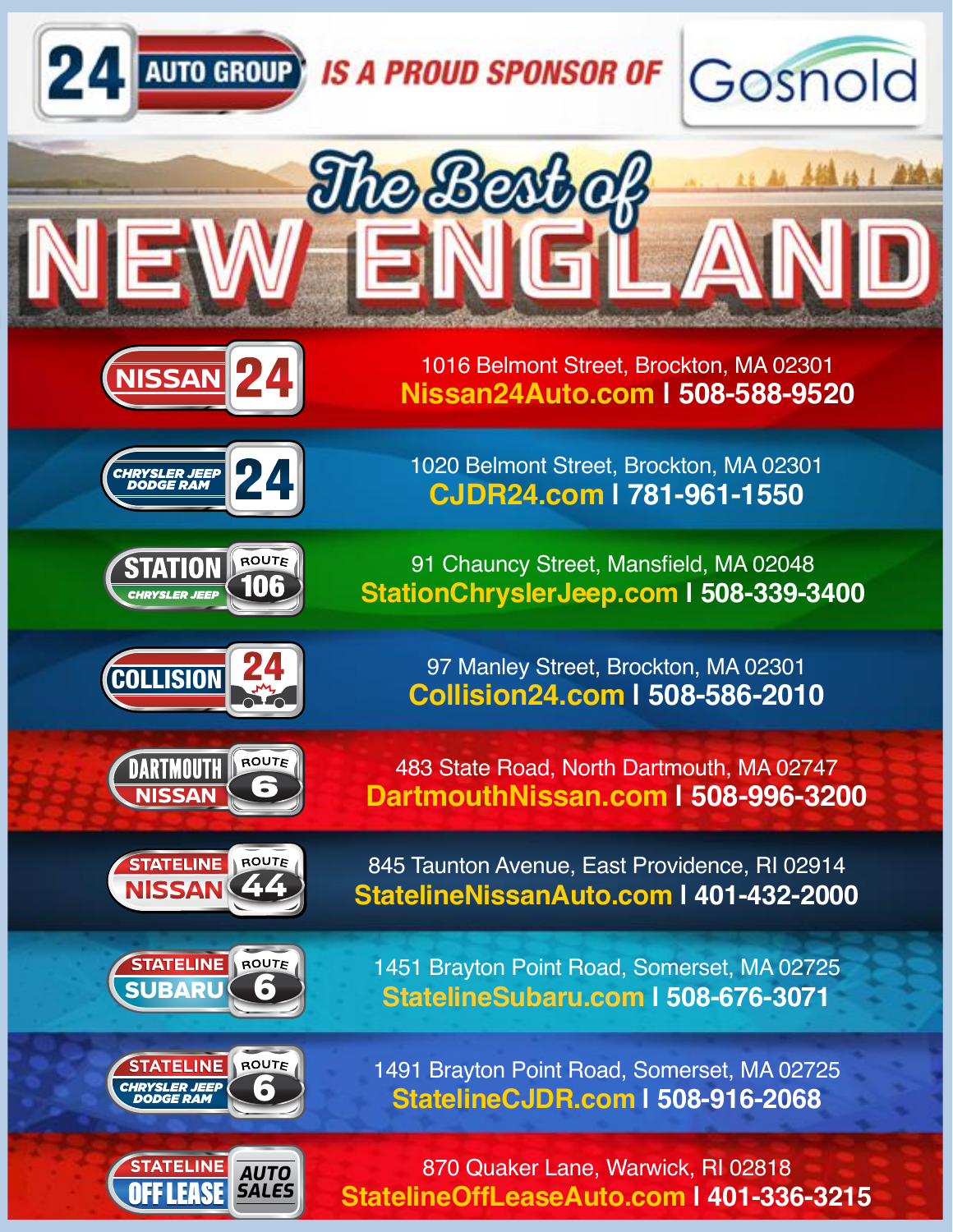# **PATHWAYS FOR WOMEN**<br>The Pathways for Women Program serves as an

Pathways for Women Program serves as intermediary between a woman's time in treatment, to her reintegration into the community and local workforce.

In partnership with Eastern Bank and Cape Cod Five, Gosnold will host six Pathways Mentors and twelve Alumni Leaders in various workshops over a six-month period.

Aimed to prepare these women to live a fulfilling, meaningful life in recovery and provide verifiable work experience, the Pathways program focuses on six main objectives;

- Community-Service;
- Employment Readiness;
- Financial Literacy;
- Health & Wellness;
- Marketing; and,
- Event Planning.

In collaboration with a mentor, each of our Alumni Leaders will plan and execute on a particular objective, through either a community-based event, workshop, or Public Service Announcement.

Participation in this program allows our Alumni Leaders to build peer relationships and supports, positively affect our local communities, and gain valuable experience to use as leverage when entering the workforce.

For More information regarding the Pathways for Women Program, or to become involved, please visit: [gosnold.org/for-alumni/](http://gosnold.org/for-alumni/ ) 

## **ALUMNI SPOTLIGHT JOJO MIKOLAYZK**

This edition's Alumni Spotlight highlights the accomplishments of JoJo Mikolayzk. Celebrating 19 years of recovery in May 2019, JoJo serves as a power of example to countless women beginning their own recovery journies.

Earning her LCSW and Master's Degree in Social Work, JoJo continues to help others through her work at The Herren Project. Specializing in interpersonal trauma, mental health, and substance use disorders, JoJo plays an intergral role on their clinical team.

In addition to social work, JoJo runs a successful nutritional coaching business, helping people meet a variety of different health and wellness goals. Through her recovery, coupled with a life-long work of transformation and survivorship, JoJo presents a unique and inspirational perspective.

JoJo has been chosen as a Pathways for Women Mentor, leading our Health & Wellness initatives, and providing insight into the importance of overall women's health in early recovery.

We thank JoJo for her continued support of Gosnold and our mission, and her unwavering efforts to help our alumni communities.



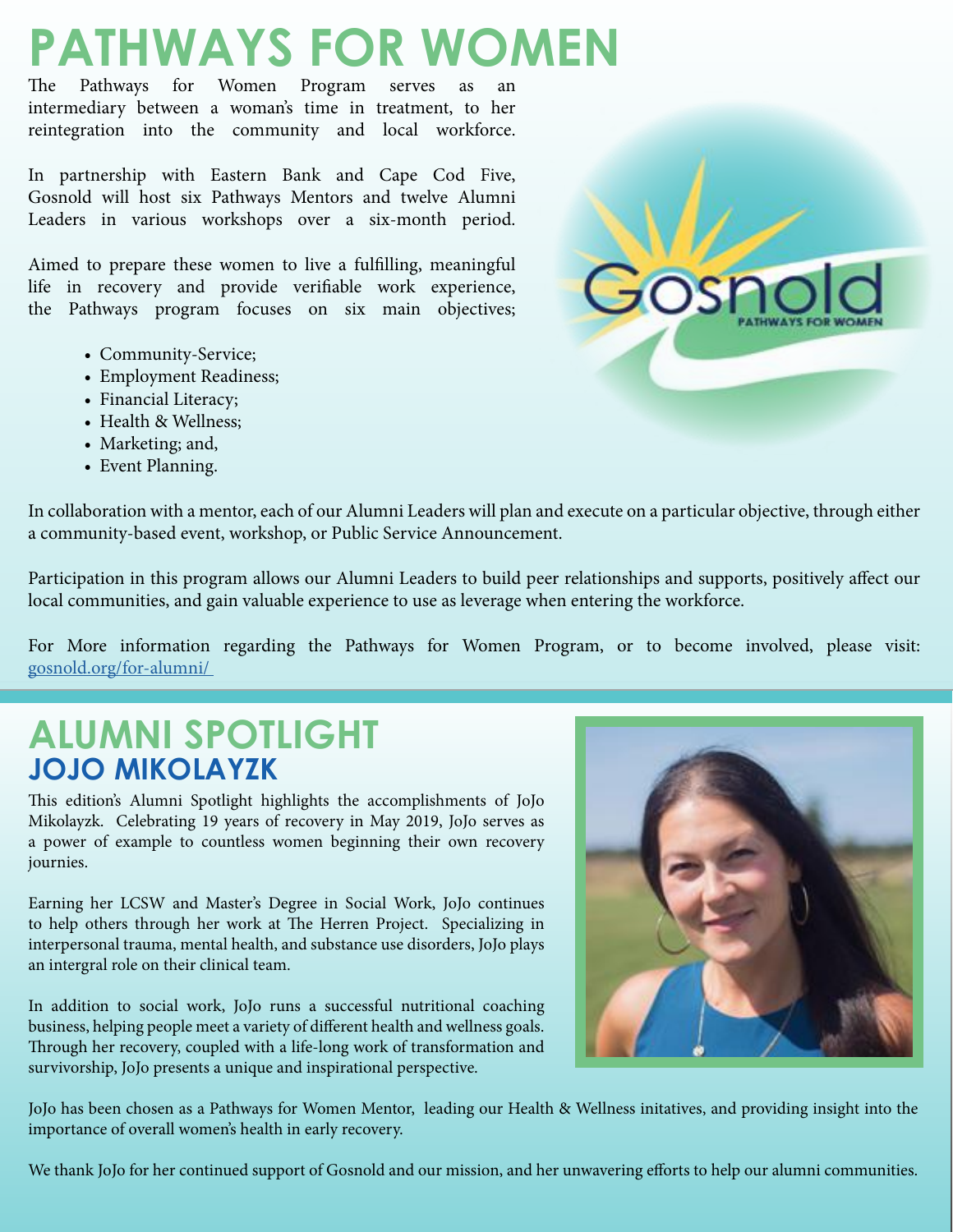# **GOSNOLD RUNS FALMOUTH**

On Sunday, August 18, 2019, Team Gosnold runs the Falmouth Road Race to raise awareness for the agency's unfunded and underfunded programs.

Some run with our team to celebrate their own recovery or the recovery of a loved one; some run to memorialize a loved one lost to addiction. Everyone runs for their own reason; yet, Team Gosnold proudly participates with the aim to educate the community and reduce the stigma of mental health and substance use disorders.

Some of our unfunded and underfunded programs include:

**The Gosnold Alumni program** provides support to those who previously participated in Gosnold services. The program nurtures a community of like-minded individuals who are active in their recovery, and show interest in getting involved with service work, volunteer opportunities and recovery-based social events.

**Gosnold's Technology Supports such as Expressive Digital Imagery (EDI)** which promotes recovery and emotional resilience through imagery created on mobile devices. Photos and images can be altered and enhanced by the individual to express their feelings associated with mental health and substance use orders. Individuals use EDI to share deeply personal aspects of their lives that are difficult to express through words alone.

**Gosnold's Prevention Division** aims to reduce substance use among young people, support families affected by addiction, intervene before addiction starts and help build healthy communities.

Gosnold....*Where the running ends.*

To learn more about this year's runners and their individual stories, visit [gosnold.org/2019-falmouth-road-race/](http://gosnold.org/2019-falmouth-road-race/)

#### **SPONSORED BY:**



The Live for Lou Fund is an advised fund of The Cape Cod Foundation. Live for Lou is dedicated to honoring and celebrating the life of Louie LeBart by grabbing the baton he carried during his brief but exceptional life and inspiring others to continue where he left off.

When Louie overdosed at 25, he left behind an enormous circle of friends, family, acquaintances, co-workers, and teammates who were forever affected by his athleticism, compassion, curiosity, and beauty. Live for Lou continues to promote his inspirational qualities by benefiting others through scholarships, community service, compassion, and education.

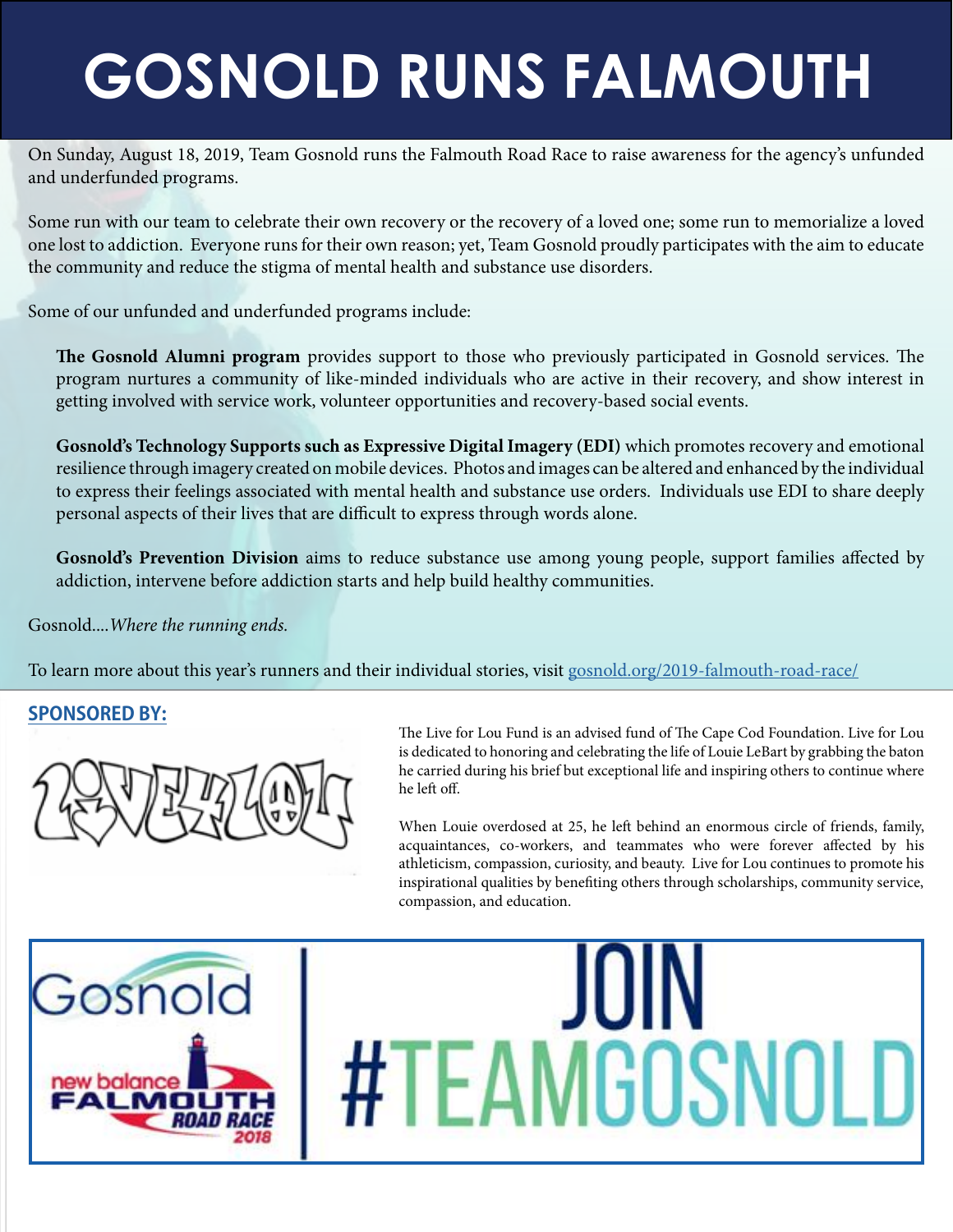# **2019 LEGISLATIVE FORUM**

On Friday, March 29, 2019 Gosnold hosted the agency's first annual Legislative Forum. Legislators and other representatives from across Cape Cod and Southeastern Massachusetts met to discuss Gosnold's programs and the various treatment needs of our communities. For more information regarding the Legislative Forum, or to watch the event, visit:<https://gosnold.org/legislative-forum/>

> Representative Randy Hunt, 5th Barnstable District, displays his EDI print designed by an Emerson House patient, recognizing Representative Hunt's advocacy as Gosnold's first recipient of the Legislative Service Award.

Mark Mulhern, Center Director at South Shore Peer Recovery, offers his personal perspective of recovery as a proud Miller House alumnus. Mark's personal message resonated with the audience who gave him a standing ovation.

**REBABLITATION** *ENDED RESIDENTIAL* **OUTPATIENT SERVICES MMUNITY RASED INITIATURE** 



Cape & Islands Delegation members from left to right: Michael Jackman, District Director for Congressman Bill Keating; Don Quenneville, Chairman of the Board of Directors, Gosnold, Inc.; Elizabeth Folcarelli, COO, Gosnold, Inc.; Representative Sarah Peake, 4th Barnstable District; Senator Julian Cyr, Cape & Islands District; Representative Dylan Fernandes, Barnstable, Nantucket and Dukes District; Richard Curcuru, CEO, Gosnold, Inc.; Senator Vinny deMacedo, Plymouth & Barnstable District; Representative Randy Hunt, 5th Barnstable District; Representative Will Crocker, 2nd Barnstable District; Representative David Vieira, 3rd Barnstable District.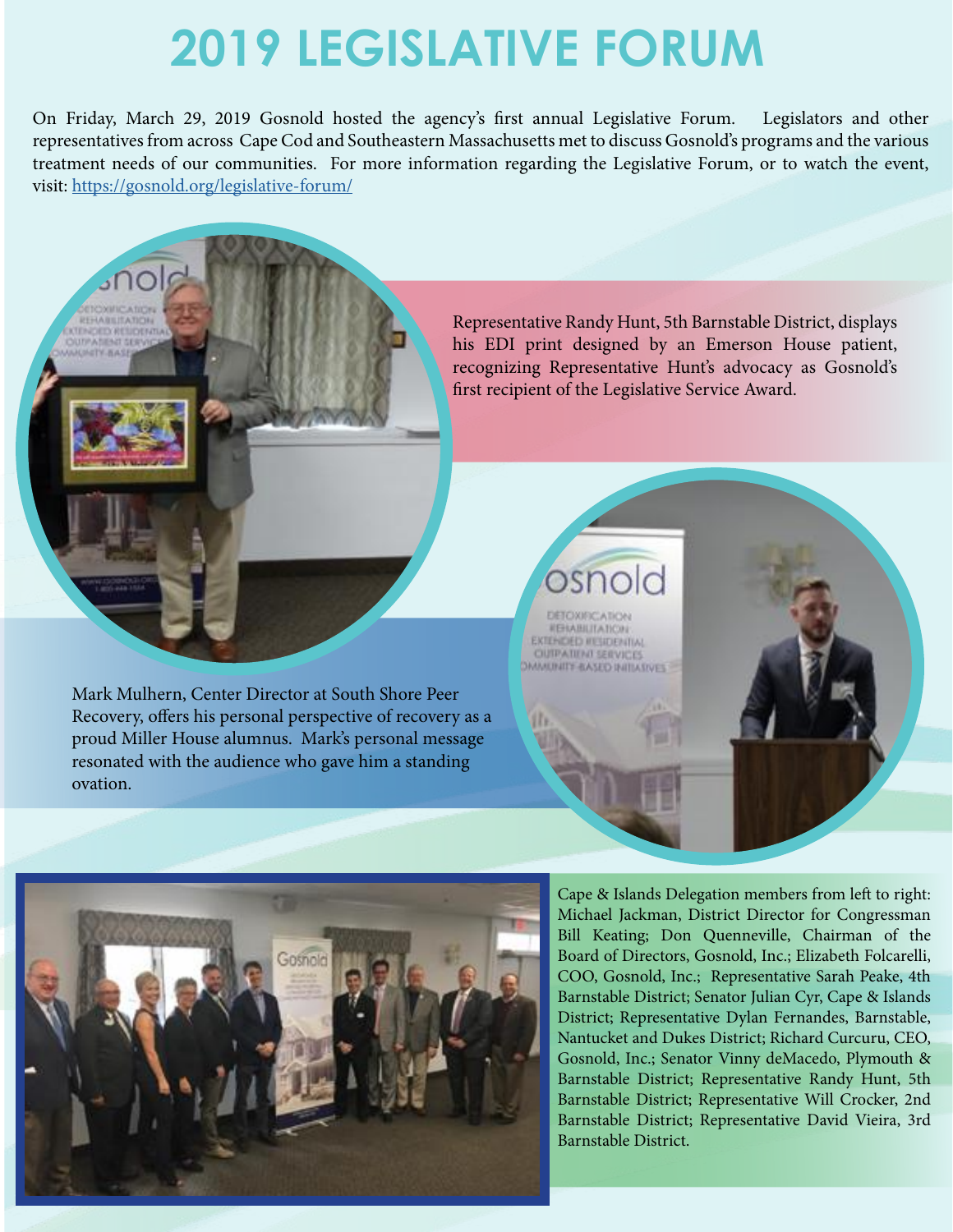# **IN THE COMMUNITY**

# **STICKER SHOCK MAY 18, 2019**

Gosnold looks forward to hosting our semi-annual Sticker Shock event on May 18, 2019. Since 2010, the Prevention Partnership, now Gosnold's Prevention Division, leads local youth groups as youth from varying organizations place stickers on bags in liquor stores across participating communities. Each May and November, Sticker Shock reminds customers that it is illegal to provide or serve alcohol to underage youth. In collaboration with participating liquor stores, more than 100,000 stickers have reminded adults to promote abstinence among Falmouth's youth. Our program has grown since its inception in 2015. Presently, Bourne, Falmouth, Mashpee, and Yarmouth participate in the Sticker Shock program.

# **PLAYING ABOVE THE INFLUENCE JULY 10 & 29, 2019**

"Playing Above the Influence" with the Cape Cod Baseball league is a family event that offers children the opportunity to interact with league players who have taken a pledge to be substance free. Gosnold collaborates with the Barnstable County Sheriff 's Department, local police and fire departments and various private organizations. PATI occurs prior to a baseball game and includes food, interactive activities, games and fun for the whole family. Originating in Falmouth with the Commodores at Fuller Field, this year's initative expands to include The Bourne Braves at Doran Park.

# **CHARLIE WILKERSON LECTURE SERIES**

Created in memoriam for Charlie Wilkerson by his family, "The Charlie Wilkerson Memorial Fund" promotes learning and networking opportunities for families to help foster understanding of substance misuse and ways to effectively cope with addiction in families. Through the generosity of this fund, Gosnold brings nationally known experts on substance use disorder treatment and recovery to speak to those impacted by this disease. The next lecture series is scheduled for Monday, September 16th at the Cotuit Center for the Arts with a nationally known speaker to be announced.